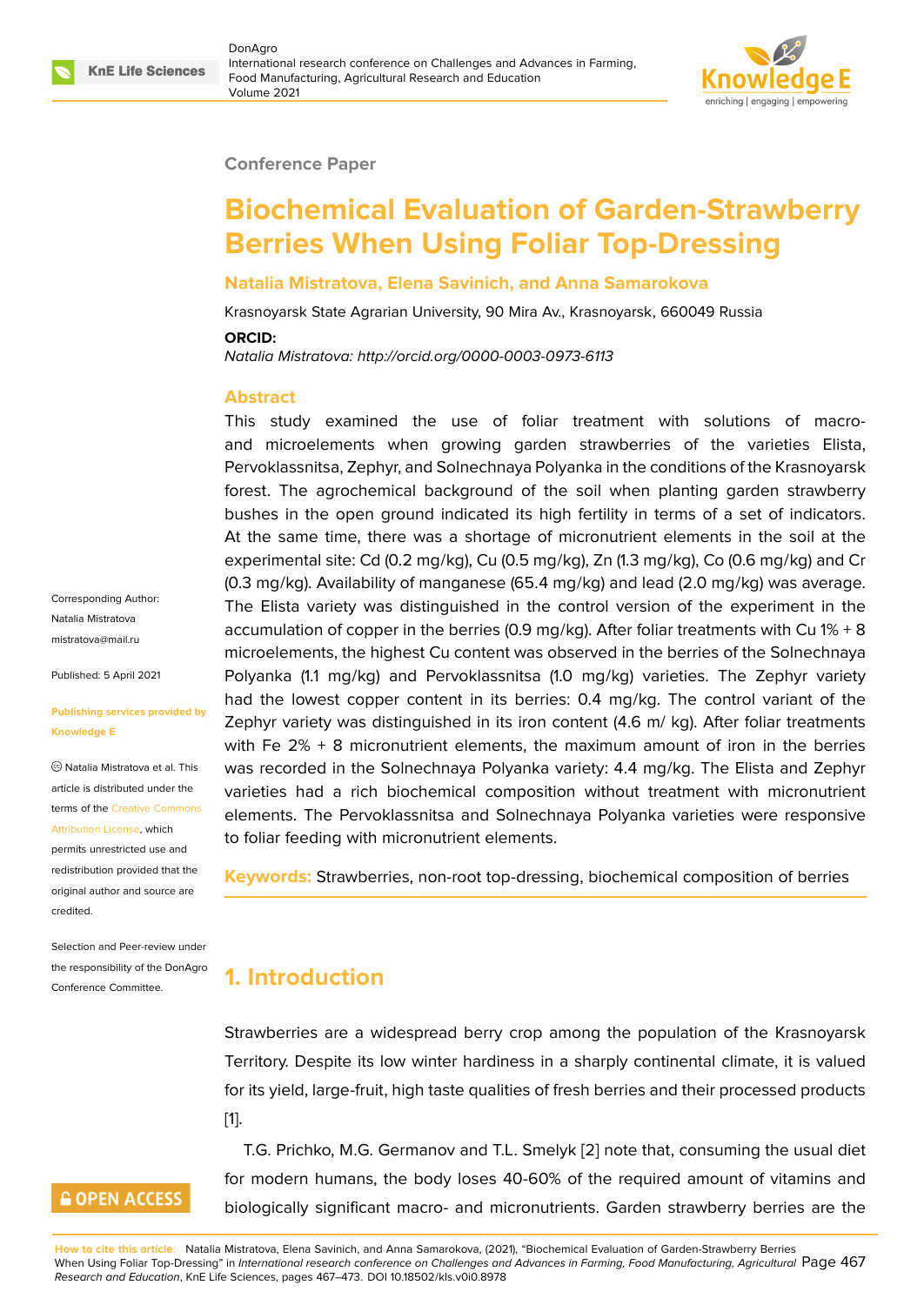richest source of an antioxidant complex, mainly C and P vitamins. The well-known hematogenous (the creation of blood) effect of strawberries is associated with the presence of vitamins C, B9, and iron [3].

Currently, a healthy lifestyle is being actively promoted among the population of Russia, while interest in biologically active substances of natural origin obtained from plant products is increasing [4]. In this [re](#page-5-1)gard, obtaining high quality strawberries with a rich biochemical composition of the fruits is one of the tasks of the horticulture industry [5–7].

Agrricultural practices for [op](#page-5-2)timizing of mineral nutrition in modern gardening is given an important role, while increasing the productivity of agricultural plants, including fruit [an](#page-5-3)[d](#page-5-4) berry, as well as their environmental sustainability [8; 9, 10]. Nutrients can enter plants not only through the roots, but also through the stems and leaves. Therefore, one of the most promising methods of using fertilizers is non – root processing. Mechanisms of non-root nutrition and their role in determining the quality of fruits have not been studied enough. Growing conditions, varieties, agricultural techniques, as well as applied fertilizers can affect the accumulation of micronutrient elements in fruits and thus have a corrective effect on their nutritional and vitamin value [11, 12].

The aim of the research is to study the effect of foliar dressing on the biochemical composition of strawberries in the conditions of the Krasnoyarsk forest-steppe.

### **2. Methods and Equipment**

The research was conducted in 2018-2020. The planting material of strawberry varieties for the experiment was purchased at the State fruit and berry variety testing site in Shushenskoye (Krasnoyarsk territory) and complied with the standart [13]. Research objects – garden strawberry varieties Elista, Pervoklassnitsa, Zephyr, Solnechnaya Polyanka. Landing pattern 70  $\times$  30 cm, single-row, narrow-band. The area of the experimental plot is 44.1 m2. Repeatability is 3 times, and placement is s[yste](#page-6-0)matic. The experimental options included exogenous treatment (spraying) with water solutions of nutrient elements in chelate form (manufacturer LLC RIC BashInkom, Ufa): 1) control (spraying with water); 2) N-1.6% + 8 minor nutrient element (Fe-0.4%, Cu-0.12%, B-0.028%, Mn-0.36%, Zn-0.09%, Mg-0.05 %, Mo-0.08%, Co-0.016%); 3) Cu 1% + 7 minor nutrient element (Mn-0.018%, Fe-0.02%, Mo-0.004%, Co-0.00018%, B-0.0014%, Zn-0.0045%, Mg-0. 0025%); 4) Fe 2% + 7 minor nutrient elements (Mn-0.018%, Cu-0.006%, Co-0.0008%, B-0.0014%, Mo-0.004%, Zn-0.0045%, Mg-0.0025 %).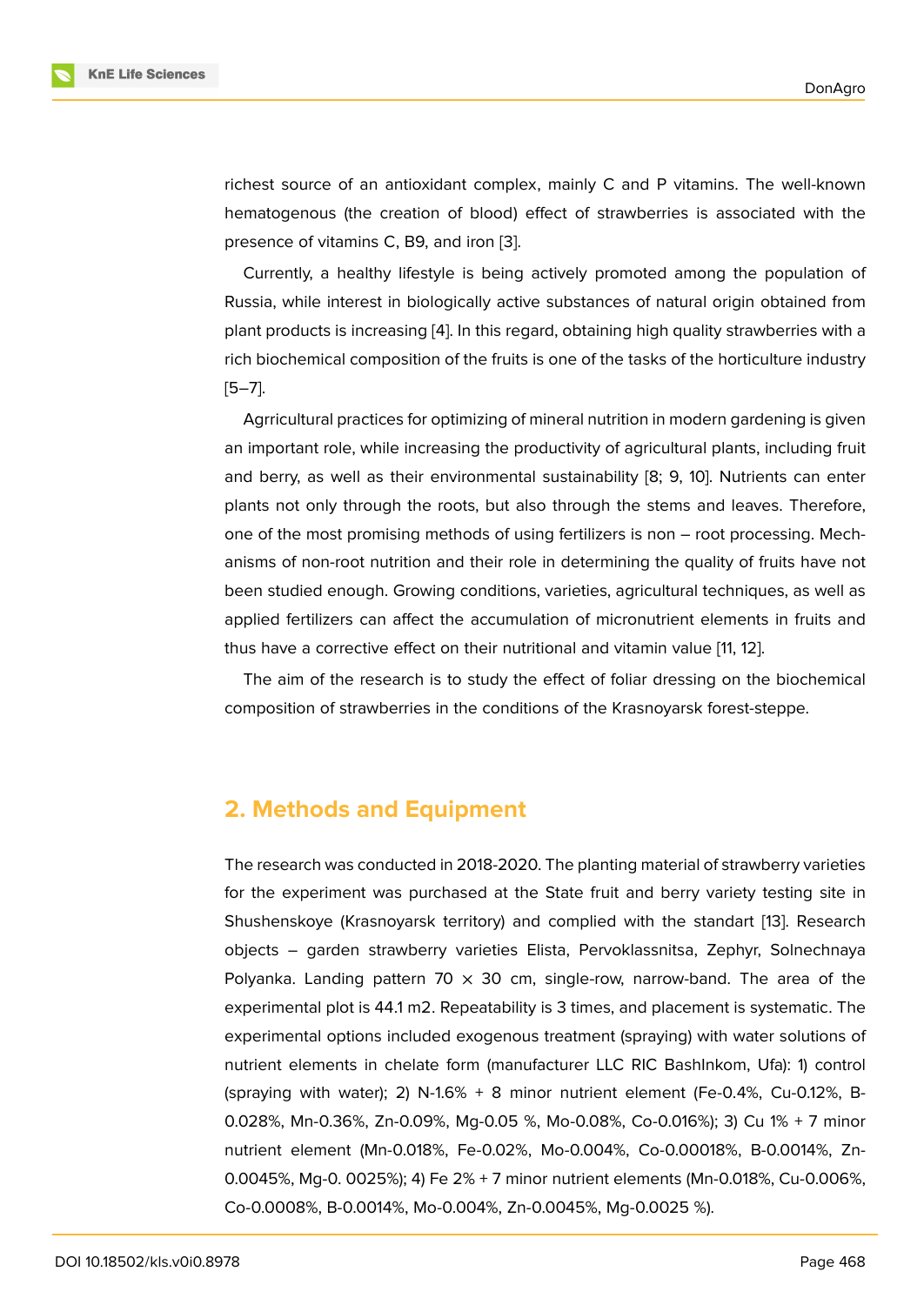Laboratory analysis of soil samples from the experimental site and analysis of berries were carried out at the Research Center of the Krasnoyarsk State Agrarian University. The content of trace elements in berries was determined by the atomic adsorption method on the spectrophotometer "PinAAcle 900T." Mathematical processing of the research results was carried out by the method of analysis of variance [14] using the MS Excel computer program.

### **3. Results and Discussion**

The soil of the experimental site is black soil, characterized by a high humus content of 8.3% and a neutral reaction of the soil medium (pHwater 7.5). The agrochemical background of the soil when planting garden strawberry bushes in the open ground indicates its high fertility in terms of a set of indicators and met the requirements for the cultivation of this crop At the same time, there is a shortage of micronutrient elements in the soil at the experimental site: low content-Cd (0.2), Cu (0.5 mg/kg), Zn (1.3 mg/kg), Co (0.6 mg/kg), Cr (0.3 mg/kg). Availability of manganese (65.4 mg / kg) and lead (2.0 mg/kg) is average.

| <b>Index</b>                     | Content in samples, mg / kg | Degree of security |  |  |
|----------------------------------|-----------------------------|--------------------|--|--|
| Nitrate-nitrogen                 | 20.2                        | Very high          |  |  |
| Ammonium nitrate                 | 20.1                        | Very high          |  |  |
| Potassium according to Chirikov  | 399.5                       | Very high          |  |  |
| Phosphorus according to Chirikov | 526.4                       | Very high          |  |  |
| Lead                             | 2.0                         | Average            |  |  |
| Cadmium                          | 0.2                         | Low                |  |  |
| Copper                           | 0.5                         | Low                |  |  |
| Zinc                             | 1.3                         | Low                |  |  |
| <b>Nickel</b>                    | 0.4                         | Low                |  |  |
| Cobalt                           | 0.6                         | Low                |  |  |
| Chromium                         | 0.3                         | Low                |  |  |
| Manganese                        | 65.4                        | Average            |  |  |

TABLE 1: The content of macro- and micronutrients in the experimental plot soil, 2018

Since the experiment studied the effect of foliar dressing with compositions of micronutrient elements with an increased content of copper (III variant) and iron (IV variant), taking into account the accumulation of these trace elements in berries, the following results were obtained: according to the accumulation of copper, the Elista variety (0.9 mg/kg) on the control variant of the experiment (water treatment). After non-root treatments of Cu 1% + 8 trace elements, the highest copper content was noted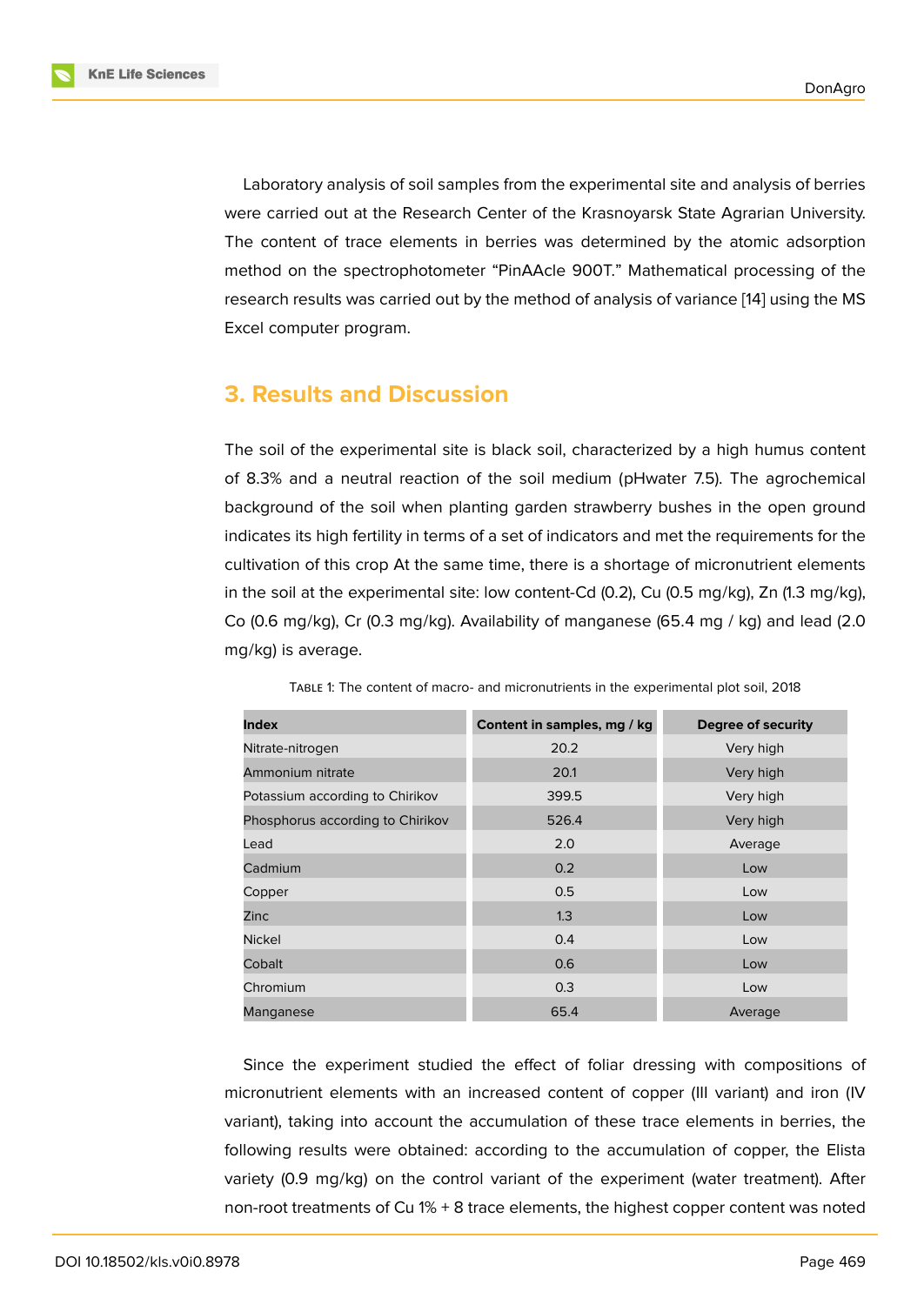in berries of the varieties Solnechnaya Polyanka (1.1 mg/kg) and Pervoklassnitsa (1.0 mg/kg. The Zephyr variety showed the lowest Cu content in berries - 0.4 mg/kg (Figure 1).



Figure 1: The effect of foliar treatments on the copper content in the berries of garden strawberry by experiment variants, mg/kg, 2019

According to the iron content in the berries, the Zephyr variety (4.6 mg/kg) was distinguished in the control variant, after foliar treatments with Fe 2% + 8 trace elements, the maximum amount of iron in the berries was recorded in the Solnechnaya Polyanka variety - 4.4 mg/kg. The Elista and Zephyr varieties showed almost equal results, 4.0 mg/kg and 3.8 mg/kg, respectively (Figure 2).



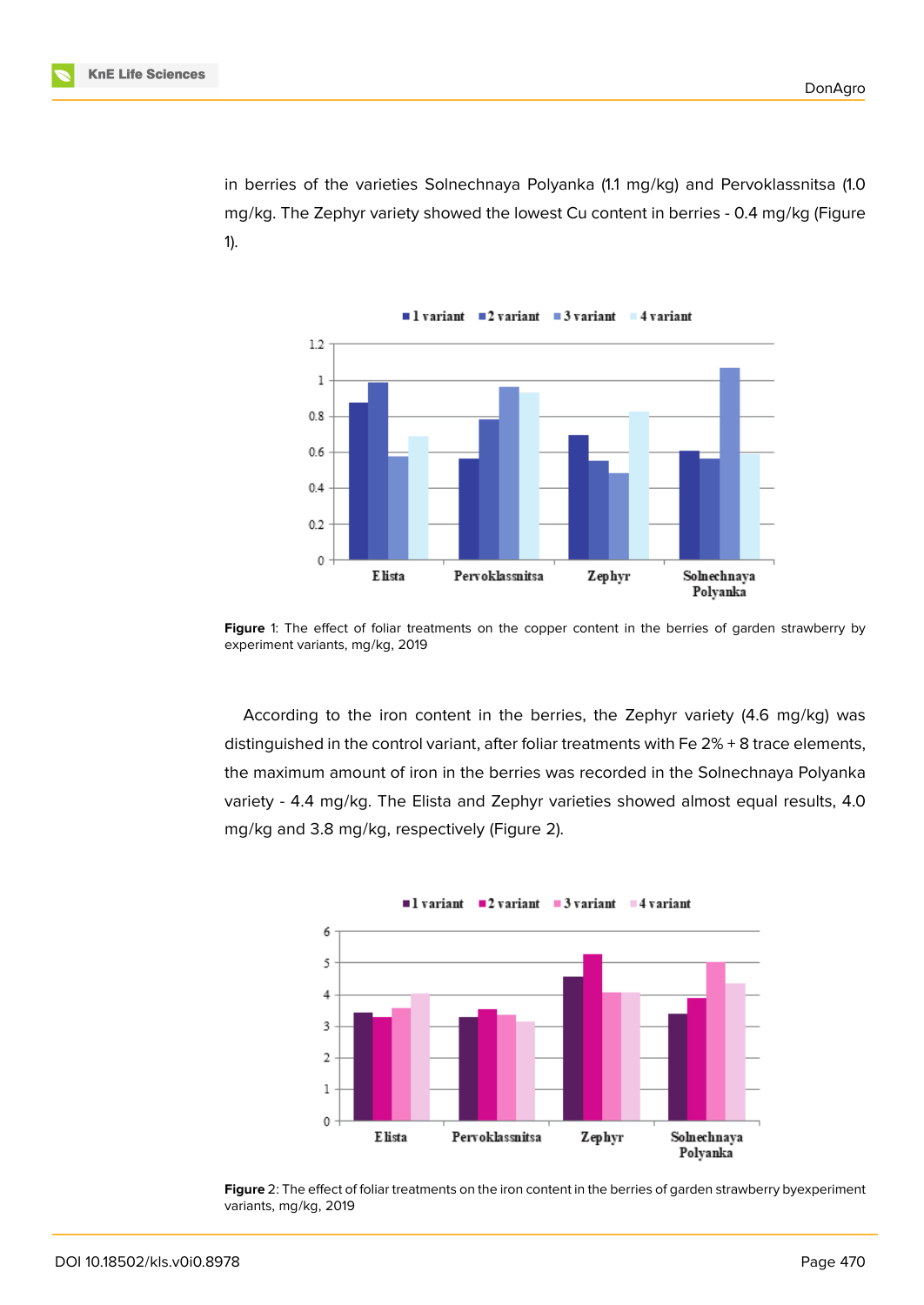

Dispersion analysis of data on the accumulation of trace elements in strawberries indicates that there are no statistically significant differences in varieties and variants of experience (Table 02).

| <b>Element</b> | Source of<br>variation | <b>SS</b> | df             | <b>MS</b> | F              | <b>P.</b><br>significance | <b>F-critical</b> |
|----------------|------------------------|-----------|----------------|-----------|----------------|---------------------------|-------------------|
| Mn             | Variety                | 0.003756  | 2              | 0.001878  | 0.648752       | 0.570134                  | 6.944272          |
|                | Experience<br>variant  | 0.002756  | $\overline{2}$ | 0.001378  | 0.476008       | 0.652463                  | 6.944272          |
| Fe             | Variety                | 0.008089  | $\mathfrak{D}$ | 0.004044  | 0.729459       | 0.536917                  | 6.944272          |
|                | Experience<br>variant  | 0.018489  | $\mathfrak{D}$ | 0.009244  | 1.667335       | 0.297412                  | 6.944272          |
| Cu             | Variety                | 0.001089  | $\overline{2}$ | 0.000544  | 1.580645       | 0.311988                  | 6.944272          |
|                | Experience<br>variant  | 0.000689  | $\mathfrak{D}$ | 0.000344  |                | 0.444444                  | 6.944272          |
| Mq             | Variety                | 0.005756  | $\overline{2}$ | 0.002878  | 0.087088       | 0.918287                  | 6.944272          |
|                | Experience<br>variant  | 0.004422  | $\overline{2}$ | 0.002211  | 0.066913       | 0.936301                  | 6.944272          |
| Ni             | Variety                | 0.0002    | $\mathcal{P}$  | $1E-04$   | 0.5            | 0.64                      | 6.944272          |
|                | Experience<br>variant  | 0.0008    | $\overline{2}$ | 0.0004    | $\overline{2}$ | 0.25                      | 6.944272          |

TABLE 2: Dispersion analysis of micronutrient accumulation in garden strawberry berries

Berries of the Elista cultivar in the control variant showed the highest content of a number of microelements (Mn, Mg, Ni, Fe, Cu). The Zephyr variety also had an excess of Mg accumulation in the control variant relative to the variants with micronutrient treatment

### **4. Conclusion**

Elista and Zephyr were varieties with a rich biochemical composition, without treatment with trace elements. On the other hand, the varieties Pervoklassnitsa and Solnechnaya Polyanka showed responsiveness to foliar feeding with microelements.

## **Conflict of Interest**

The authors have no conflict of interest to declare.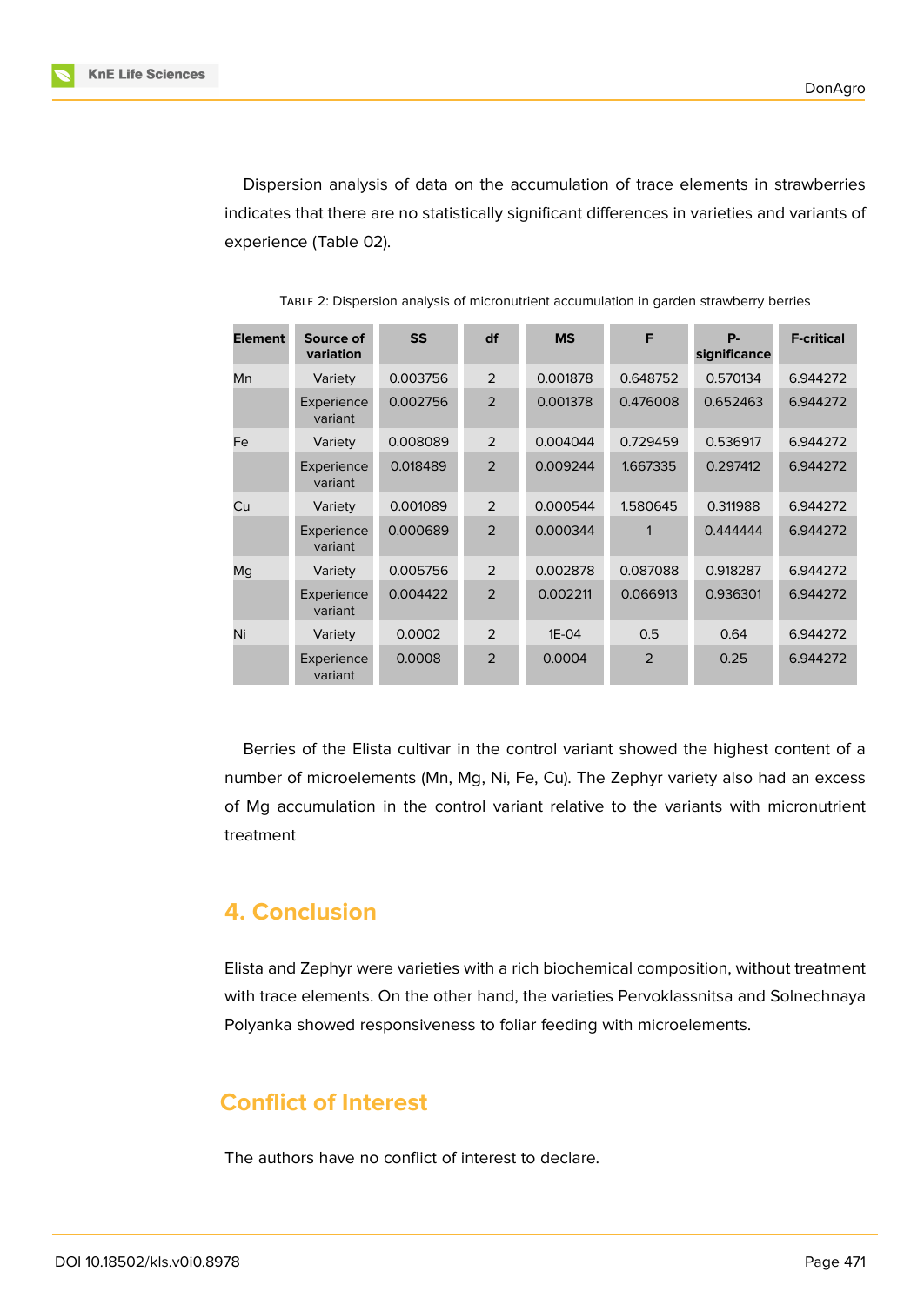#### **References**

- [1] Bopp, V. L., Kuzmina, E. M. and Mistratova, N. A. (2020). *Horticulture of Siberia*. Krasnoyarsk: Krasnoyarsk State Agrarian University.
- <span id="page-5-0"></span>[2] Prichko, T. G., Germanova, M. G. and Smelik, T. L. (2019). Commercial Qualities and Chemical Composition of Strawberry Berries Selection of FSBSI NCFSCGVWM. *Fruit and berry growing in the South of Russia.* vol. 58(04), pp. 104-113. Retrieved from http://journalkubansad.ru/pdf/19/04/09.pdf. Date of the application 02.08.2020.
- [3] Mistratova, N. A., Savinich, E. A. and Forsel, A. V. (2017). Assessment of Varieties Fragaria Ananassa Duch. On Biochemical and Commodity Indicators of Berries in the [Conditions of the Krasnoyarsk Forest-Step](http://journalkubansad.ru/pdf/19/04/09.pdf)pe. *Pomiculture and Small Fruits Culture in Russia*, vol. 5, pp. 72-76.
- <span id="page-5-1"></span>[4] Pennington, J. and Fisher, R. (2010). Food Component Profiles for Fruit and Vegetable Subgroups. *Journal of Food Composition and Analysis*, vol. 23, pp. 411-418.
- <span id="page-5-2"></span>[5] Yakovenko, V. V. and Lapshin, V. I. (2014). Assessment of Strawberry Varieties by Yield and Quality of Berries. *Fruit and berry growing in the South of Russia.* vol. 28(04), pp. 1-8. Retrieved from journal.kubansad.ru/pdf/14/04/05.pdf. Date of the application 05.08.2020.
- <span id="page-5-3"></span>[6] Prichko, T. G., *et al*. (2016). Influence of Foliar Dressings on the Quality of Strawberries. *Fruit and berry growing in the South of Russia.* vol. 58(04), pp. 104-113. Retrieved from httpjournal.kubansad.ru160413.pdf. Date of the application 05.08.2020.
- [7] Vetrova, O. A. and Roeva, T. A. (2019). The Effect of Mineral Fertilizers on the Biochemical Compositi[on and Quality of Fruits.](http journal.kubansad.ru 160413.pdf) *Modern gardening.* vol. 3, pp. 48- 69. Retrieved from http://journal-vniispk.ru/pdf/2019/3/33.pdf. Date of the application 10.08.2020.
- <span id="page-5-4"></span>[8] Kondakov, A. K. (2006). *Fertilization of Fruit Trees, Berry Fields, Nurseries and Flower Crops*. Michurinsk: [Michurinsky State Agrarian University.](http://journal-vniispk.ru/pdf/2019/3/33.pdf)
- [9] Popova, V. P., Fomenko, T. G. and Petrov, I. A. (2013). Efficiency of using Fertilizers and New Generation Growth Regulators to Increase Productivity of Apple Trees. *Fruit and berry growing in the South of Russia.* vol. 19(1), pp. 75-87. Retrieved from http://journalkubansad.ru/pdf/13/01/09.pdf Date of the application 10.08.2020.
- [10] Rezvyakova, S. V. and Gurin, A. G. (2020). Technology for the Production of High-Quality Apple Seedlings based on Growth Stimulants and Fertilizers. *Fruit [and berry growing in the South of Russ](http://journalkubansad.ru/pdf/13/01/09.pdf)ia.* vol. 64(4), pp. 78-88. Retrieved from http://journalkubansad.ru/pdf/20/04/07.pdf. Date of the application 10.08.2020.